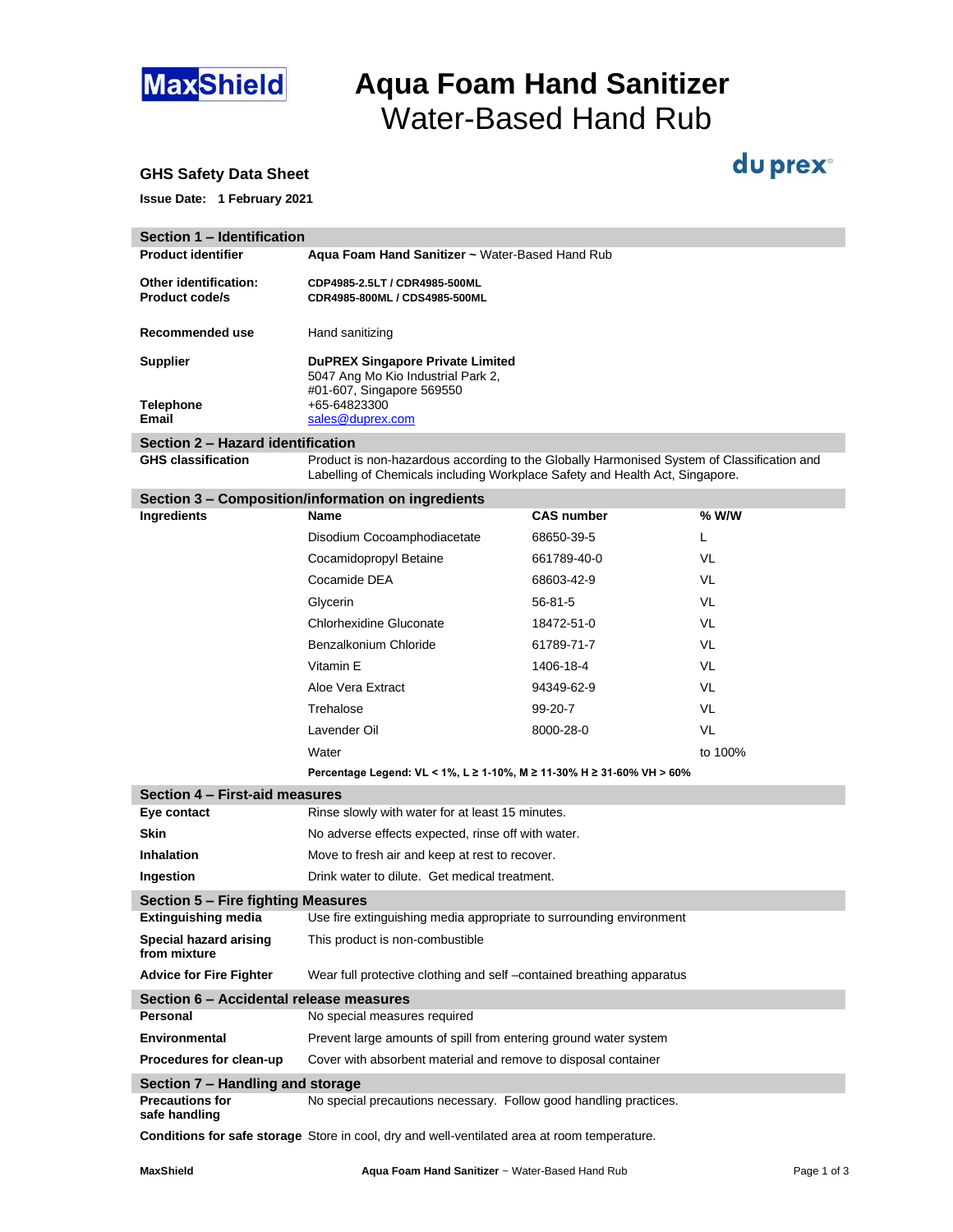

# **MaxShield Aqua Foam Hand Sanitizer** Water-Based Hand Rub

### **GHS Safety Data Sheet**

## du prex<sup>®</sup>

| Section 8 - Exposure control/personal protection |                                                                              |                                                                  |  |  |  |
|--------------------------------------------------|------------------------------------------------------------------------------|------------------------------------------------------------------|--|--|--|
| <b>Occupational exposure</b><br>limit values     | Workplace Exposure Limit (WEL) Standard<br>Ingredient(s):<br>Glycerin (mist) | Time Weighted Average (TWA):<br>$10$ mg/m <sup>3</sup> - 8 hours |  |  |  |
| <b>Biological limit values</b>                   | No information available                                                     |                                                                  |  |  |  |
| <b>Engineering controls</b>                      | No special requirement                                                       |                                                                  |  |  |  |
| <b>Respiratory protection</b>                    | No special protection is required                                            |                                                                  |  |  |  |
| Eye protection                                   | Not required under normal recommended use conditions                         |                                                                  |  |  |  |
| <b>Hand protection</b>                           | None required under normal use conditions                                    |                                                                  |  |  |  |
| <b>Skin protection</b>                           | Not required under normal use conditions                                     |                                                                  |  |  |  |
| Section 9 - Physical and chemical properties     |                                                                              |                                                                  |  |  |  |
| Appearance                                       | Clear                                                                        |                                                                  |  |  |  |
| Odour                                            | Pleasant fragrance                                                           |                                                                  |  |  |  |
| <b>Melting point</b>                             | Not determined                                                               |                                                                  |  |  |  |
| <b>Boiling point</b>                             | Not determined                                                               |                                                                  |  |  |  |
| Solubility in water                              | Soluble                                                                      |                                                                  |  |  |  |
| <b>Specific gravity</b>                          | $1.01 \pm 0.01$ g/cm <sup>3</sup>                                            |                                                                  |  |  |  |
| рH                                               | $6.5 - 7.5$                                                                  |                                                                  |  |  |  |
| Vapor pressure                                   | Not available                                                                |                                                                  |  |  |  |
| Vapor density                                    | Not available                                                                |                                                                  |  |  |  |
| <b>Viscosity</b>                                 | Not available                                                                |                                                                  |  |  |  |
| <b>Flash point</b>                               | Not available                                                                |                                                                  |  |  |  |
| Auto-Ignition temp.                              | Not available                                                                |                                                                  |  |  |  |
| <b>Flammable limits-Lower</b>                    | Not available                                                                |                                                                  |  |  |  |
| <b>Flammable limits-Upper</b>                    | Not available                                                                |                                                                  |  |  |  |
| Section 10 - Stability and reactivity            |                                                                              |                                                                  |  |  |  |
| Reactivity/incompatibility                       | Not determined                                                               |                                                                  |  |  |  |
| <b>Chemicals stability</b>                       | Stable under normal conditions                                               |                                                                  |  |  |  |
| Possibility of hazardous<br>reactions            | No information available                                                     |                                                                  |  |  |  |
| <b>Conditions to avoid</b>                       | Extreme heat and open flame                                                  |                                                                  |  |  |  |
| <b>Hazardous decomposition</b><br>products       | Will not occur                                                               |                                                                  |  |  |  |
| Section 11 - Toxicological information           |                                                                              |                                                                  |  |  |  |
| <b>Effect on humans</b>                          | No toxicity data available                                                   |                                                                  |  |  |  |
| Inhalation                                       | Not considered as irritant through normal use conditions                     |                                                                  |  |  |  |
| Ingestion                                        | May cause discomfort if swallowed                                            |                                                                  |  |  |  |
| <b>Skin</b>                                      | Not considered as hazardous on skin                                          |                                                                  |  |  |  |
| Eye contact                                      | Not expected under normal use conditions                                     |                                                                  |  |  |  |
| <b>Respiratory sensitization</b>                 | Not expected to be a respiratory sensitizer                                  |                                                                  |  |  |  |
| <b>Skin sensitization</b>                        | Not regarded as a skin sensitizer                                            |                                                                  |  |  |  |
| Germ cell mutagenicity                           | Not regarded as a mutagenic hazard                                           |                                                                  |  |  |  |
| Carcinogenicity                                  | Not regarded as a carcinogenic hazard                                        |                                                                  |  |  |  |
| <b>STOT-single exposure</b>                      | No toxicity data available                                                   |                                                                  |  |  |  |
| <b>STOT-repeated exposure</b>                    | No toxicity data available                                                   |                                                                  |  |  |  |
| <b>Aspiration hazard</b>                         | Not expected to be a hazard                                                  |                                                                  |  |  |  |